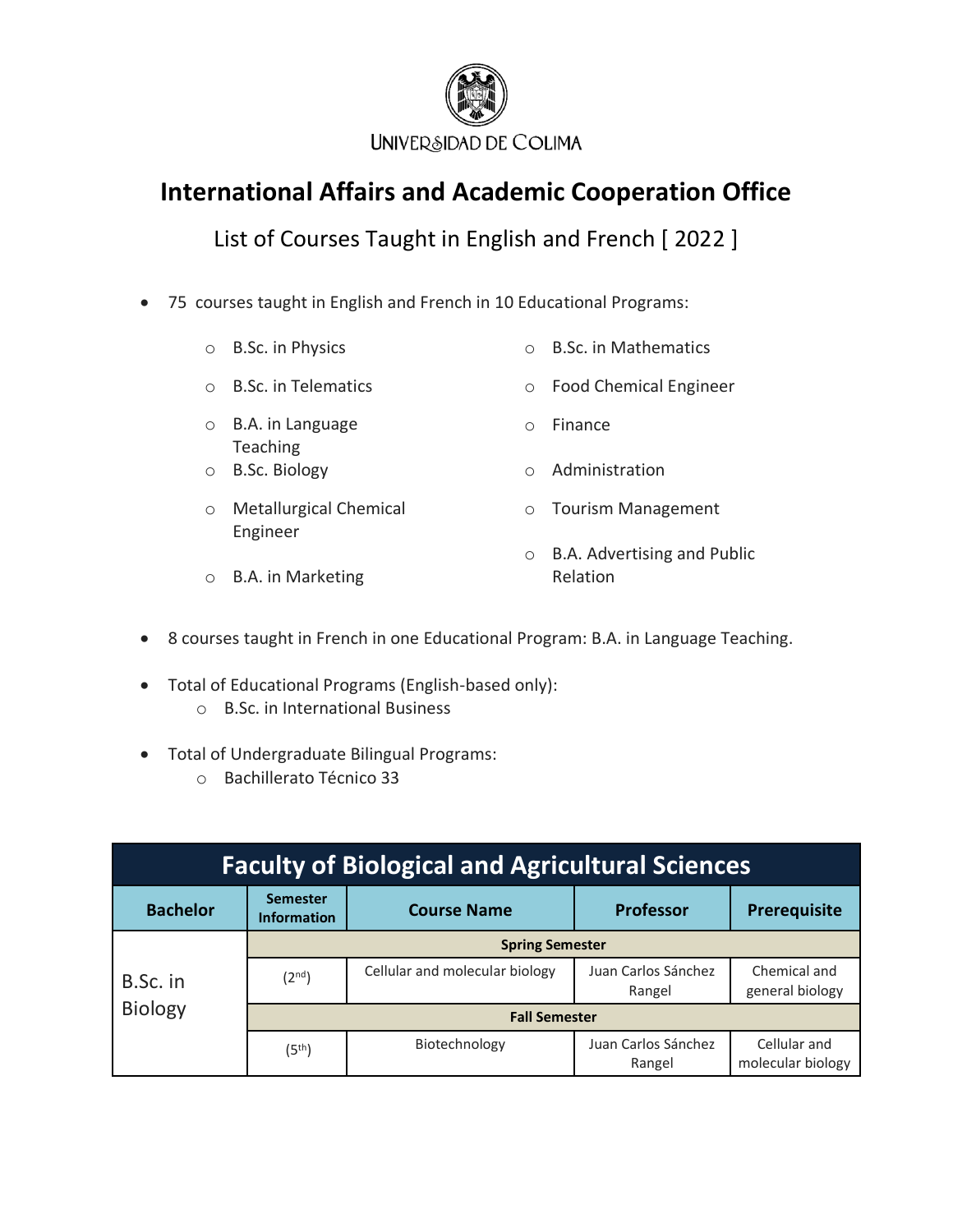

| <b>Faculty of Chemical Sciences</b>   |                                       |                    |                                                              |              |  |
|---------------------------------------|---------------------------------------|--------------------|--------------------------------------------------------------|--------------|--|
| <b>Bachelor</b>                       | <b>Semester</b><br><b>Information</b> | <b>Course Name</b> | <b>Professor</b>                                             | Prerequisite |  |
| B.Sc. in                              | <b>Spring Semester</b>                |                    |                                                              |              |  |
| Metallurgical<br>Chemical<br>Engineer | (6 <sup>th</sup> )                    | Waste treatment    | Oscar Fernando Vázquez<br>Vuelvas<br>(oscar vazquez@ucol.mx) | Chemistry    |  |

| <b>Faculty of Chemical Sciences</b> |                                       |                        |                     |                    |  |
|-------------------------------------|---------------------------------------|------------------------|---------------------|--------------------|--|
| <b>Bachelor</b>                     | <b>Semester</b><br><b>Information</b> | <b>Course Name</b>     | <b>Professor</b>    | Prerequisite       |  |
| B.Sc. in Food                       | <b>Spring Semester</b>                |                        |                     |                    |  |
| Chemical                            | (2 <sup>nd</sup> )                    | Thermodynamics         | Kayim Pineda Urbina | Physics            |  |
| Engineer                            | <b>Fall Semester</b>                  |                        |                     |                    |  |
|                                     | $(1^{\rm st})$                        | <b>General Physics</b> | Kayim Pineda Urbina | <b>Mathematics</b> |  |

| <b>Faculty of Economics</b> |                                       |                                                              |                                   |              |  |
|-----------------------------|---------------------------------------|--------------------------------------------------------------|-----------------------------------|--------------|--|
| <b>Bachelor</b>             | <b>Semester</b><br><b>Information</b> | <b>Course Name</b>                                           | <b>Professor</b>                  | Prerequisite |  |
|                             | <b>Spring Semester</b>                |                                                              |                                   |              |  |
| B.Sc. in                    | (6 <sup>th</sup> )                    | Specialized technical English I                              | Miguel<br>Ángel Tinoco<br>Zermeño | Optative     |  |
| Finance                     | (8 <sup>th</sup> )                    | Preparation of scientific articles<br>and reports in English | Miguel<br>Ángel Tinoco<br>Zermeño | Optative     |  |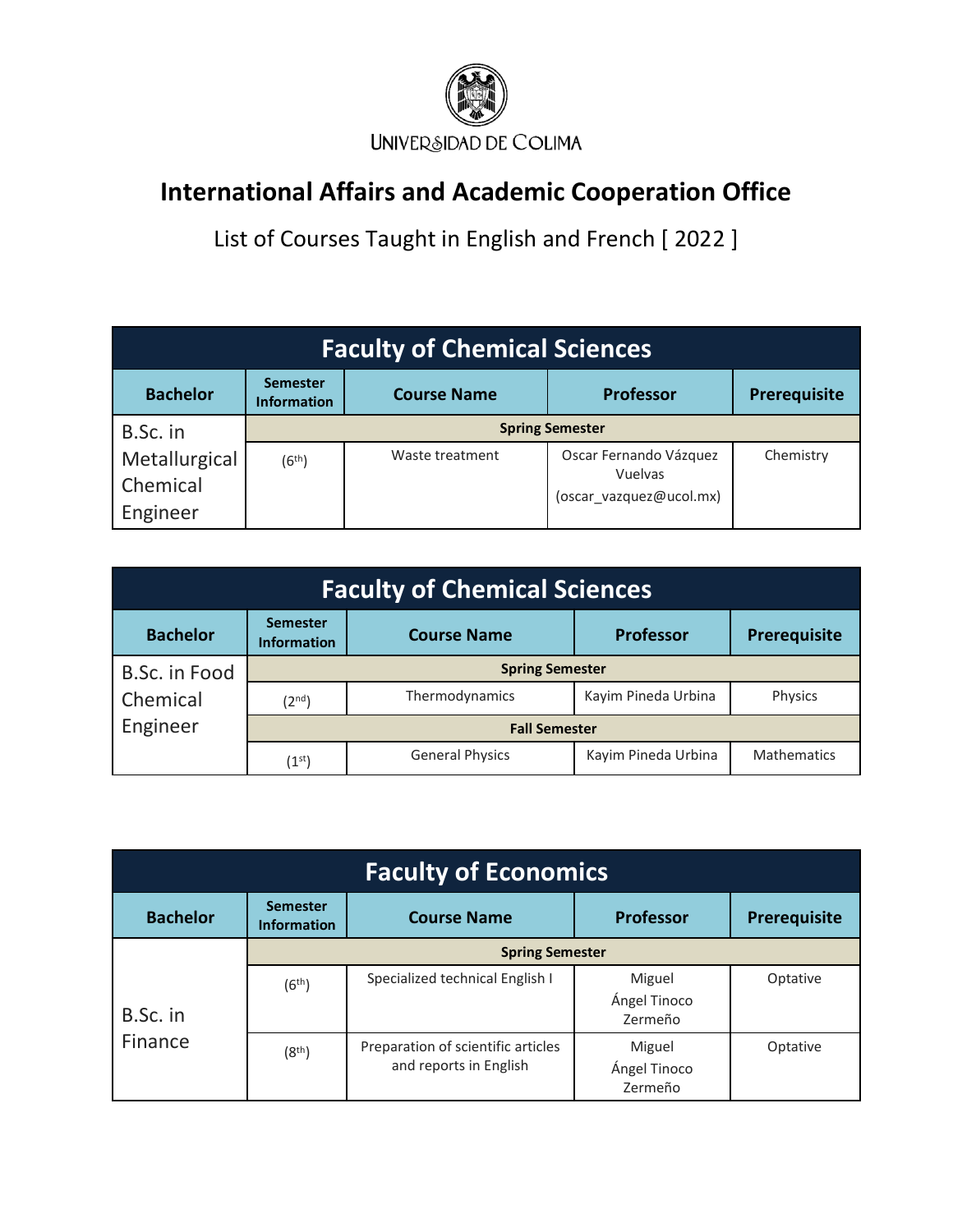

| <b>Fall Semester</b> |                                                                   |                                |          |
|----------------------|-------------------------------------------------------------------|--------------------------------|----------|
| (5 <sup>th</sup> )   | <b>Technical English I</b>                                        | Miguel Ángel Tinoco<br>Zermeño | Optative |
| (7 <sup>th</sup> )   | Analysis and interpretation of<br>financial statements in English | Miguel Ángel Tinoco<br>Zermeño | Optative |

| <b>Faculty of Accounting and Administration - Colima</b> |                                       |                             |                                                     |              |  |
|----------------------------------------------------------|---------------------------------------|-----------------------------|-----------------------------------------------------|--------------|--|
| <b>Bachelor</b>                                          | <b>Semester</b><br><b>Information</b> | <b>Course Name</b>          | Professor                                           | Prerequisite |  |
| B.Sc. in                                                 |                                       | <b>Spring Semester</b>      |                                                     |              |  |
| Administration                                           | (4 <sup>th</sup> )                    | <b>Strategic Management</b> | Sergio Felipe López<br>Jiménez<br>(slopezj@ucol.mx) | None         |  |

| <b>Faculty of Tourism and Gastronomy</b> |                                       |                                   |                                                         |                     |  |
|------------------------------------------|---------------------------------------|-----------------------------------|---------------------------------------------------------|---------------------|--|
| <b>Bachelor</b>                          | <b>Semester</b><br><b>Information</b> | <b>Course Name</b>                | Professor                                               | <b>Prerequisite</b> |  |
|                                          |                                       |                                   | <b>Spring Semester</b>                                  |                     |  |
|                                          | (1 <sup>st</sup> )                    | World Tourist Heritage            | Graciela Torre Sánchez<br>(graciela_torre@ucol.mx)      | English B1          |  |
| B.Sc. in<br>Tourism                      | (3 <sup>rd</sup> )                    | <b>Travel Services</b>            | Juan Carlos Benavides<br>Araiza<br>(jbenavides@ucol.mx) | English B1          |  |
| Management                               | (5 <sup>th</sup> )                    | Marketing applied to Tourism      | Martha Sánchez Vilchis<br>(martha_vilchis@ucol.mx)      | English B1          |  |
|                                          | <b>Fall Semester</b>                  |                                   |                                                         |                     |  |
|                                          | (8 <sup>th</sup> )                    | Tourism destination<br>management | Juan Carlos Benavides<br>Araiza<br>(jbenavides@ucol.mx) | English B1          |  |
|                                          | (2 <sup>nd</sup> )                    | <b>National Tourist Heritage</b>  | Graciela Torres Sánchez<br>(graciela_torre@ucol.mx)     | English B1          |  |
|                                          | (6 <sup>th</sup> )                    | Tourism promotion                 | Martha Sánchez Vilchis<br>(martha_vilchis@ucol.mx)      | English B1          |  |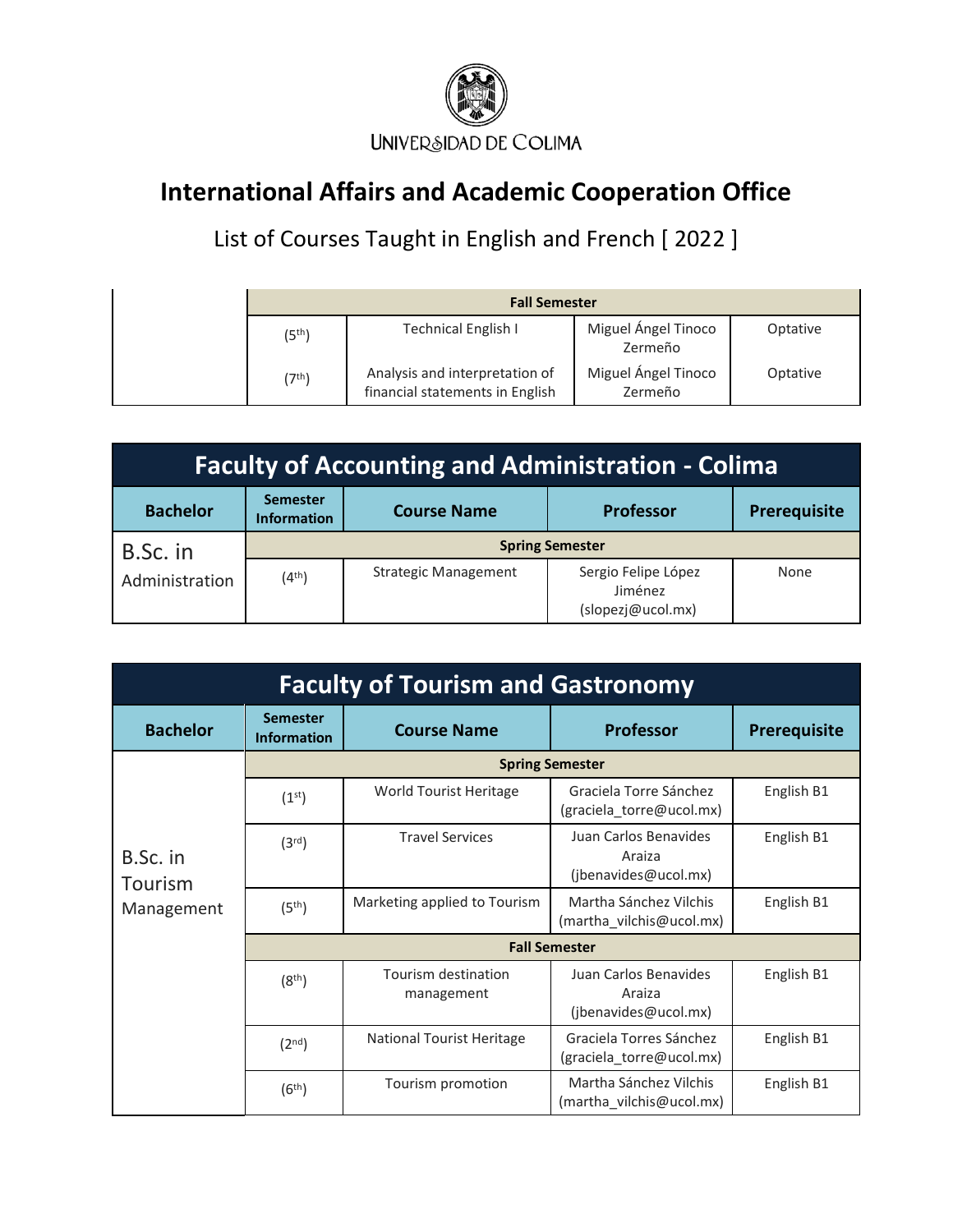

| <b>Faculty of Telematics</b> |                                       |                                             |                                   |              |  |
|------------------------------|---------------------------------------|---------------------------------------------|-----------------------------------|--------------|--|
| <b>Bachelor</b>              | <b>Semester</b><br><b>Information</b> | <b>Course Name</b>                          | <b>Professor</b>                  | Prerequisite |  |
|                              | <b>Spring Semester</b>                |                                             |                                   |              |  |
| B.Sc. in                     | (4 <sup>th</sup> )                    | Management of Social Networks               | Arturo García                     | None         |  |
| <b>Telematics</b>            | (6 <sup>th</sup> )                    | Design and Evaluation of user<br>interfaces | Silvia Berenice<br>Fajardo Flores | None         |  |
|                              | (6 <sup>th</sup> )                    | Big Data and Data Mining                    | Arturo García<br><b>Nevares</b>   | None         |  |

| <b>Faculty of Sciences</b> |                                       |                                       |                    |                                       |
|----------------------------|---------------------------------------|---------------------------------------|--------------------|---------------------------------------|
| <b>Bachelor</b>            | <b>Semester</b><br><b>Information</b> | <b>Course Name</b>                    | <b>Professor</b>   | Prerequisite                          |
|                            |                                       | <b>Spring Semester</b>                |                    |                                       |
| B.Sc. in                   | $(6^{th}/8^{th})$                     | <b>Complex Analysis</b>               | <b>Isaac Hasse</b> | <b>Real Analysis</b>                  |
| <b>Mathematics</b>         | $(6^{th}/8^{th})$                     | <b>Mathematical Models</b>            | Roberto Sáenz      | Ordinary<br>Differential<br>Equations |
|                            | $(6^{th}/8^{th})$                     | <b>Partial Differential Equations</b> | Ricardo Sáenz      | Ordinary<br>Differential<br>Equations |
|                            | $(6^{th}/8^{th})$                     | <b>Differential Geometry</b>          | Andrés Pedroza     | Multivariable<br>Calculus             |
|                            | $(6^{th}/8^{th})$                     | <b>Analytical Number Theory</b>       | Carlos Castaño     | Commutative<br>Algebra                |
|                            | $(6^{th}/8^{th})$                     | Topics in Applied Mathematics         | Luis Garza         | Mathematical<br>Models                |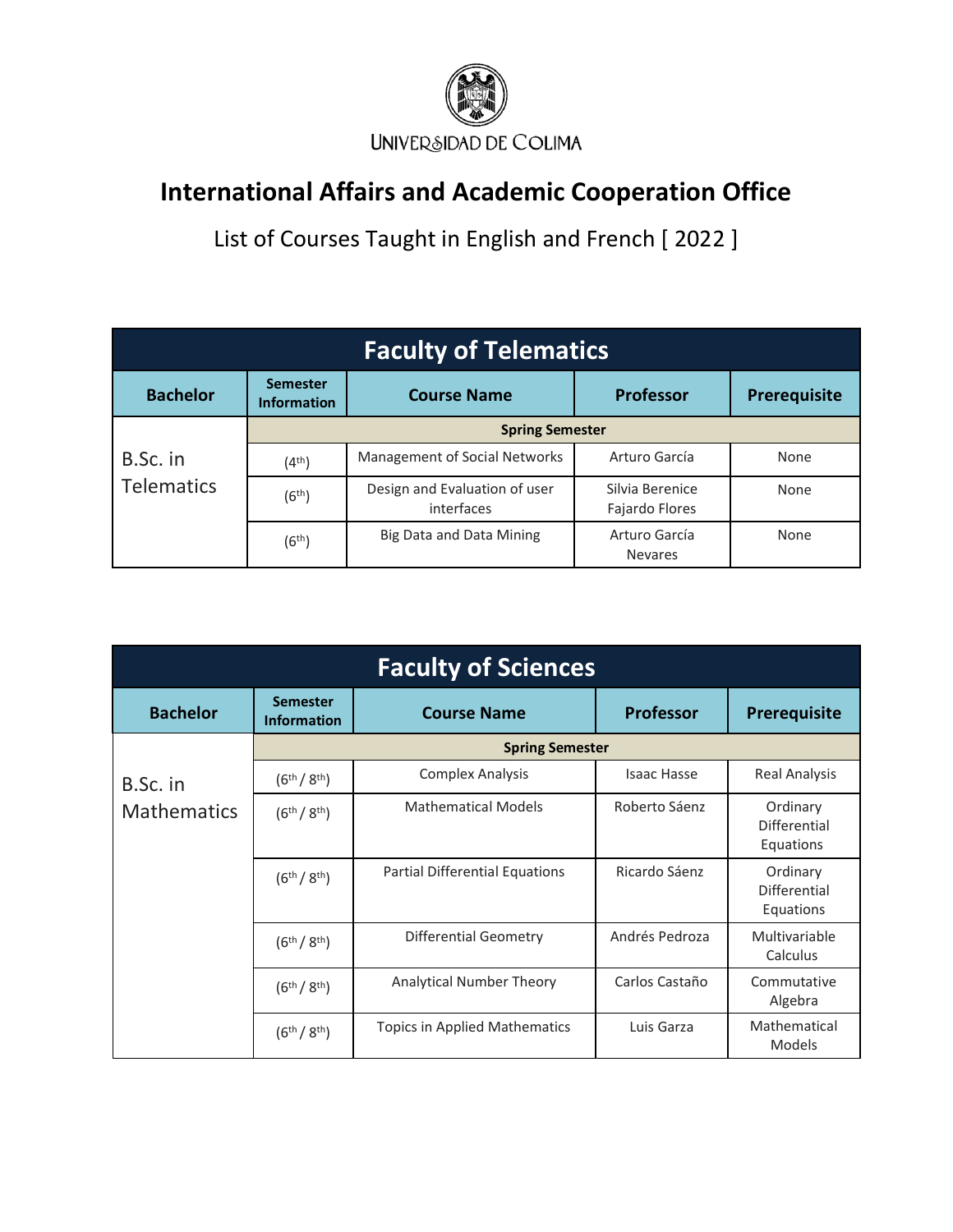

| <b>Faculty of Sciences</b> |                                       |                                               |                      |                        |  |
|----------------------------|---------------------------------------|-----------------------------------------------|----------------------|------------------------|--|
| <b>Bachelor</b>            | <b>Semester</b><br><b>Information</b> | <b>Course Name</b>                            | <b>Professor</b>     | <b>Prerequisite</b>    |  |
|                            |                                       | <b>Spring Semester</b>                        |                      |                        |  |
|                            | (6 <sup>th</sup> )                    | <b>Quantum Mechanics II</b>                   | Paolo Amore          | Quantum<br>Mechanics I |  |
|                            | (6 <sup>th</sup> )                    | <b>Statistical Mechanics</b>                  | Sujoy Modak          | <b>Modern Physics</b>  |  |
| B.Sc. in<br><b>Physics</b> | (6 <sup>th</sup> )                    | Solid State Physics                           | Christoph<br>Hofmann | Modern Physics         |  |
|                            | (8 <sup>th</sup> )                    | <b>Thesis Seminar II</b>                      | Alfredo Aranda       | Thesis Seminar I       |  |
|                            | <b>Fall Semester</b>                  |                                               |                      |                        |  |
|                            | (5 <sup>th</sup> )                    | <b>Quantum Mechanics I</b>                    | <b>NA</b>            |                        |  |
|                            | (5 <sup>th</sup> )                    | <b>Mathematical Methods for</b><br>Physicists | <b>NA</b>            |                        |  |
|                            | (5 <sup>th</sup> )                    | <b>Computational Physicists</b>               | <b>NA</b>            |                        |  |
|                            | (5 <sup>th</sup> )                    | Preparation for Graduate Studies              | <b>NA</b>            |                        |  |
|                            | (7 <sup>th</sup> )                    | <b>Thesis Seminar I</b>                       | <b>NA</b>            |                        |  |

| <b>Faculty of Foreign Languages</b> |                                       |                                            |                  |                         |
|-------------------------------------|---------------------------------------|--------------------------------------------|------------------|-------------------------|
| <b>Bachelor</b>                     | <b>Semester</b><br><b>Information</b> | <b>Course Name</b>                         | <b>Professor</b> | Prerequisite            |
|                                     |                                       | <b>Spring Semester</b>                     |                  |                         |
|                                     | (2 <sup>nd</sup> )                    | Learning Theories                          |                  | <b>B1 CEFRL English</b> |
| B.A. in                             | (4 <sup>th</sup> )                    | <b>Teaching Pronunciation L2 II</b>        |                  | <b>B1 CEFRL English</b> |
| Language                            | (4 <sup>th</sup> )                    | Classroom Management in L2                 |                  | <b>B1 CEFRL English</b> |
| Teaching                            | (4 <sup>th</sup> )                    | Language Awareness II                      |                  | <b>B1 CEFRL English</b> |
|                                     | (6 <sup>th</sup> )                    | <b>Teaching Practice II</b>                |                  | <b>B2 CEFRL English</b> |
|                                     | (8 <sup>th</sup> )                    | Advanced English II                        |                  | <b>B2 CEFRL English</b> |
|                                     |                                       | <b>Elective: Productive English Skills</b> |                  | A2 CEFRL English        |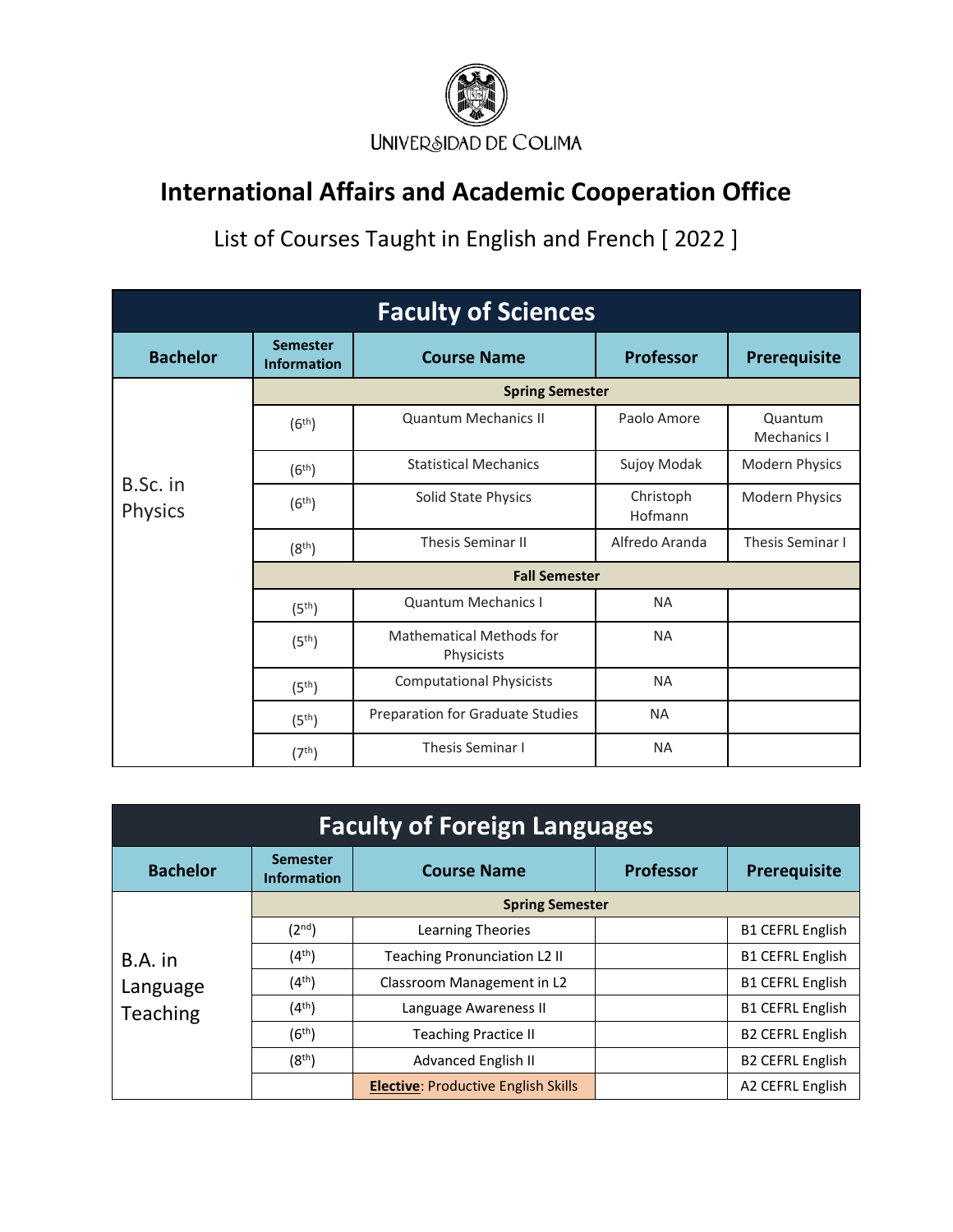

|                                 |                      | <b>Elective:</b> English Grammar II          |                                                                | A2 CEFRL English        |  |  |
|---------------------------------|----------------------|----------------------------------------------|----------------------------------------------------------------|-------------------------|--|--|
|                                 | <b>Fall Semester</b> |                                              |                                                                |                         |  |  |
| B.A. in<br>Language<br>Teaching | (1 <sup>st</sup> )   | Français I                                   | Vanessa Fonseca<br>Salazar                                     | A1                      |  |  |
|                                 | (1 <sup>st</sup> )   | Compréhension Orale et Écrite du<br>Français | Marcela Nefertity<br>Rodriguez<br>Moreno                       | A1                      |  |  |
|                                 | (1 <sup>st</sup> )   | Prononciation du Français                    | Vanessa Fonseca<br>Salazar                                     | A1                      |  |  |
|                                 | (1 <sup>st</sup> )   | English I                                    | María Magdalena<br>Cass Zubiria                                | <b>B1</b>               |  |  |
|                                 | (1 <sup>st</sup> )   | English Grammar I                            | Norma Angélica<br>Partida Castellanos                          | <b>B1</b>               |  |  |
|                                 | (1 <sup>st</sup> )   | Oral and Written Comprehension<br>in English | Raúl Alejandro<br>Jímenez Rosales                              | <b>B1</b>               |  |  |
|                                 | (3 <sup>th</sup> )   | Français III                                 | Nestor Abelardo<br>Villegas                                    | $A2+$                   |  |  |
|                                 | (3 <sup>th</sup> )   | English III                                  | <b>Maribel Rubio</b><br>Chiu                                   | $B1+$                   |  |  |
|                                 | (5 <sup>th</sup> )   | Français V                                   | Norma Angélica<br>Partida Castellanos                          | <b>B1</b>               |  |  |
|                                 | (5 <sup>th</sup> )   | English V                                    | Alejandro S. Tello<br>Moreno<br>Guillermo Gpe.<br>Durán García | C1+ (Prep CAE)<br>$B2+$ |  |  |
|                                 | (7 <sup>th</sup> )   | Littérature Française                        | Nestor Abelardo<br>Villegas                                    | <b>B2</b>               |  |  |
|                                 | (7 <sup>th</sup> )   | Préparation DELF B2                          | Vanessa Fonseca<br>Salazar                                     | <b>B2</b>               |  |  |
|                                 | (7 <sup>th</sup> )   | Production Orale en Français<br>Avancé       | Nestor Abelardo<br>Villegas                                    | <b>B2</b>               |  |  |
|                                 | (7 <sup>th</sup> )   | English VII                                  | Norma Angélica<br>Partida Castellanos                          | $B2+$                   |  |  |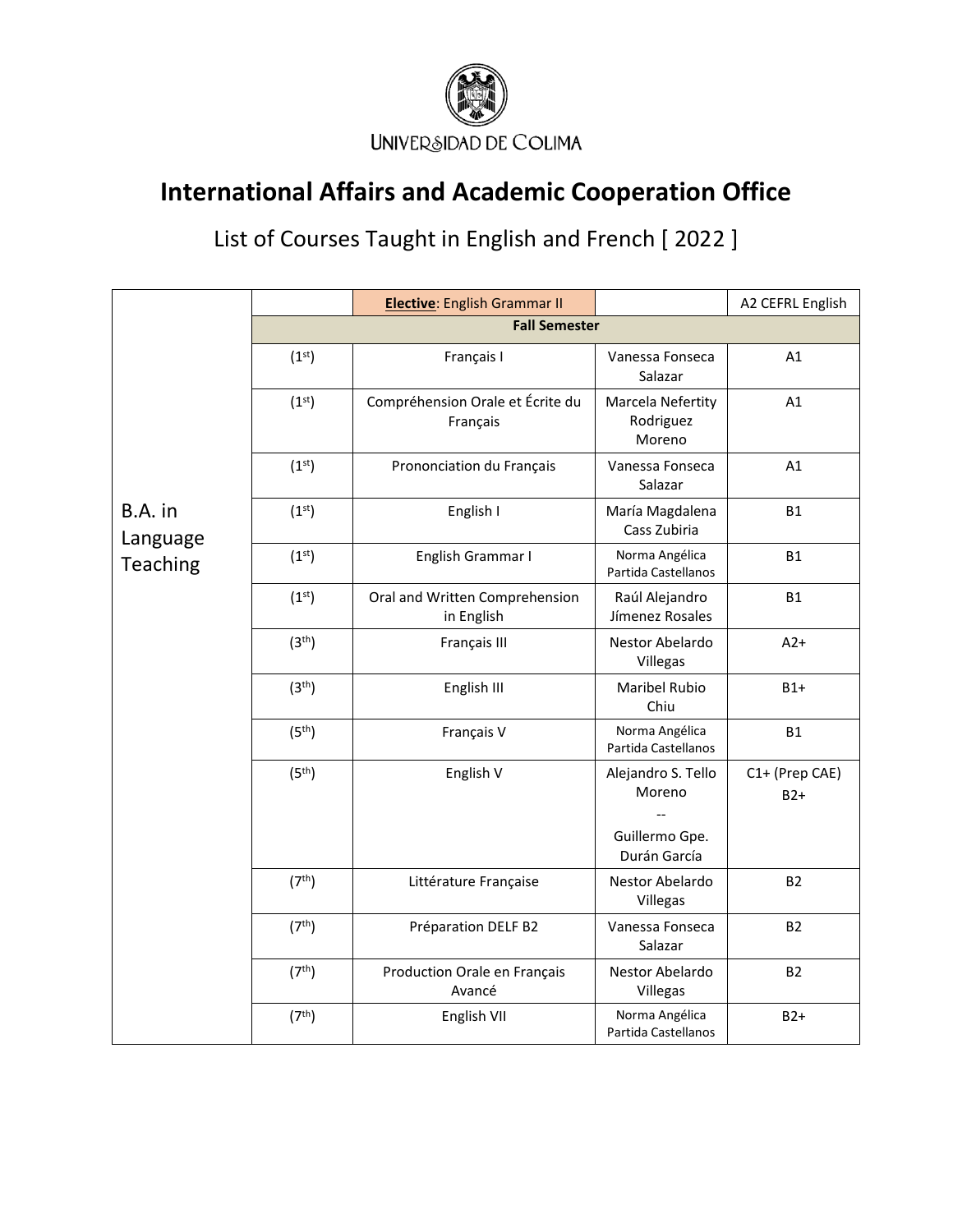

| <b>School of Marketing</b>                       |                                       |                                            |                                                        |              |  |
|--------------------------------------------------|---------------------------------------|--------------------------------------------|--------------------------------------------------------|--------------|--|
| <b>Bachelor</b>                                  | <b>Semester</b><br><b>Information</b> | <b>Course Name</b>                         | <b>Professor</b>                                       | Prerequisite |  |
|                                                  | <b>Spring Semester</b>                |                                            |                                                        |              |  |
| B.A. in<br>Advertising<br>and Public<br>Relation | (2 <sup>nd</sup> )                    | Image Workshop                             | Martha M. Godinez<br>Cruz.<br>Carolina Anaya Rojas     |              |  |
|                                                  | (2 <sup>nd</sup> )                    | <b>Business Entrepreneurship</b>           | Claudia Velázquez<br>García                            |              |  |
|                                                  | (6 <sup>th</sup> )                    | <b>Event Organization</b>                  | Claudia Velázquez<br>García                            |              |  |
|                                                  | (6 <sup>th</sup> )                    | <b>Media Production</b>                    | <b>Miguel Macias</b><br>Amador                         |              |  |
|                                                  | (6 <sup>th</sup> )                    | Lobbying                                   | Juan Carlos Flores<br>Carrillo                         |              |  |
|                                                  | (6 <sup>th</sup> )                    | <b>Intercultural Skills</b><br>Development | Hiatziry Castrejón<br>Martínez                         |              |  |
|                                                  | (8 <sup>th</sup> )                    | New Advertising Media                      | Joaquín Flores<br>Carrillo                             |              |  |
|                                                  | (8 <sup>th</sup> )                    | Advertising and Project<br>Management      | José Ángel<br><b>Becerra</b>                           |              |  |
|                                                  | <b>Fall Semester</b>                  |                                            |                                                        |              |  |
|                                                  | (3 <sup>th</sup> )                    | <b>Personal Branding</b>                   | Martha M. Godinez<br>Cruz.<br>Carolina Anaya<br>Rojas. |              |  |
|                                                  | (5 <sup>th</sup> )                    | <b>Crisis Management</b>                   | Hiatziry Castrejón<br>Martínez                         |              |  |
|                                                  | (7 <sup>th</sup> )                    | Protocol, Etiquette and<br>Ceremonial      | Marcela Días<br>López                                  |              |  |